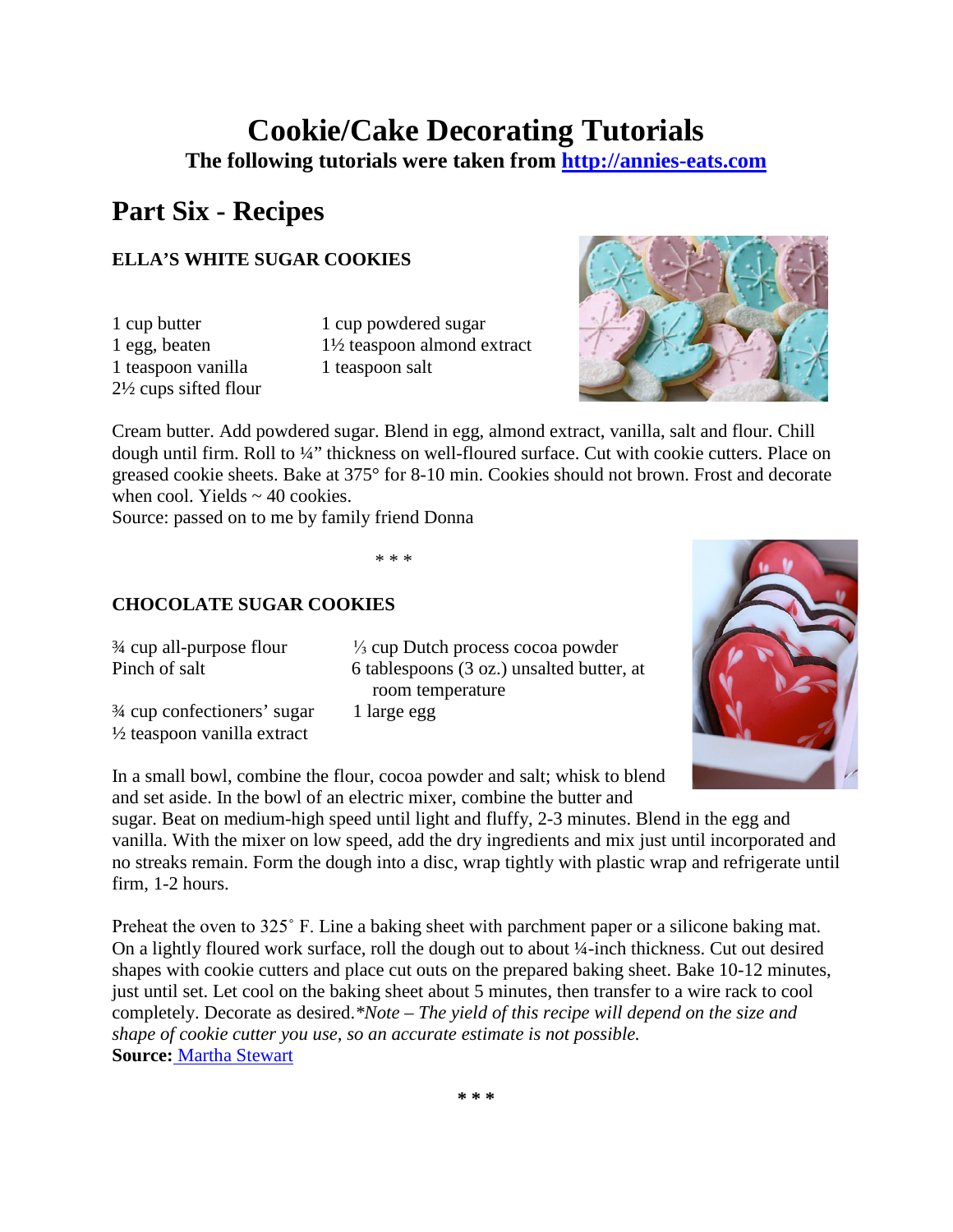#### **ROYAL ICING**

sifted

4 cups powdered sugar,

2 tablespoons meringue powder

5 tablespoons water Combine all ingredients in the bowl of a stand mixer fitted with the paddle attachment. Mix on low speed until the sheen has disappeared and the icing has a matte appearance (about 7-10 minutes). Transfer the contents of the mixing bowl to an air-tight container. This will be the stiffest consistency of the icing, and at this point it is still too stiff to use for decorating. Add water a very small amount at a time and stir by



hand until fully incorporated. Continue until the icing has reached a consistency appropriate for piping. (Remember, if you are having any difficulty piping, it is still too thick. Add a little more liquid and try again.) Using a pastry bag, pipe around the edges of each cookie. Let stand so the icing will set. Make sure to keep the leftover icing covered at all times when not in use so that it does not begin to harden.

Once all the cookies have been edged, transfer some of the remaining icing to a separate air-tight container. Thin out by incorporating a small amount of water at a time, until the icing drips off the spoon easily when lifted and then smooths in with that still in the bowl. If you go too far and the icing is too thin, add more sifted powdered sugar to thicken it again. Once the icing has reached the desired consistency, transfer it to a squeeze bottle (or a plastic bag with a hole in one corner), and flood the area surrounded by the piping on each cookie. If it does not completely spread to the edges, use a toothpick to help it along. Allow to set.

Use the remaining thicker icing for piping decoration as desired. Gel icing color is best as it does not add a significant amount of liquid. Liquid food coloring can be used as well – add powdered sugar as needed to compensate for any thinning that occurs.

Source: adapted from Katie of [Good Things Catered](http://goodthingscatered.blogspot.com/)

- I cannot stress enough, make sure you thin your icing enough so that it is easy to work with (for both piping and flooding). If it seems too stiff, it probably is. As a general rule now whenever I think I have the icing to the right consistency, I add a little bit more water just to be sure.
- I think a squeeze bottle is a hugely helpful tool for flooding. You can find them in any arts and craft store or most kitchen stores. They are inexpensive and you will be glad you have one. (Bonus – I have also found many other uses for them since purchasing them for cookie decorating.)
- I only have one of each round tip I like to use for piping the outlines and details. Rather than buy lots of extra tips or wasting pastry bags, I use the same icing bags for piping the outline as I do for the detailing later. Simply remove the outer piece of the coupler and the icing tip itself, and cover the remaining base with a small piece of plastic wrap. Then when you are ready to pipe on the detailing, just add whatever tip you desire for decorating and replace the coupler.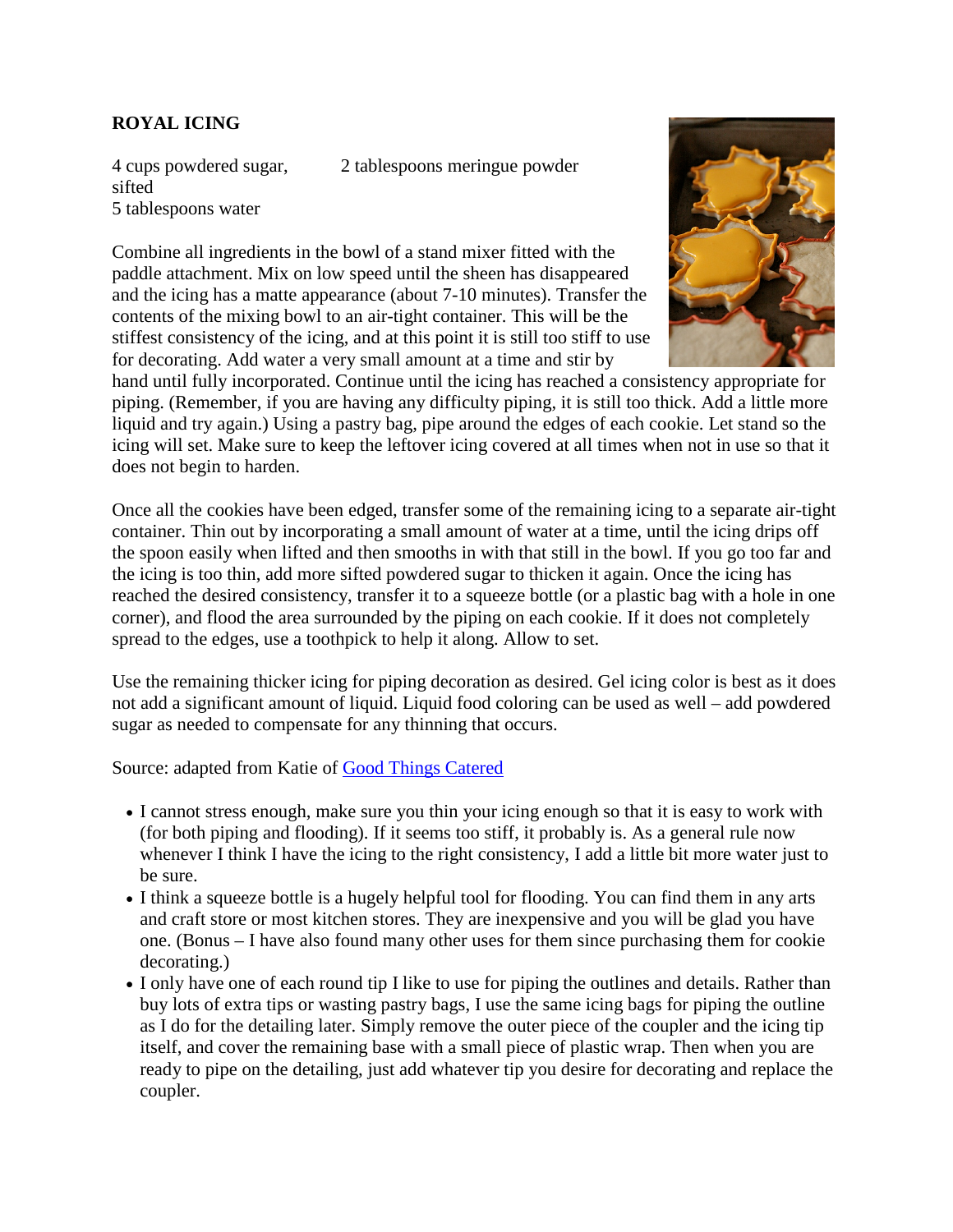- If you make large/wide designs of the piped icing in the detailing (for example, the hearts or butterfly in the first picture), it is usually not very pretty initially. I found that using a small (clean!) paintbrush dipped lightly in water was able to smooth these designs out for a much more finished look.
- One great thing about royal icing is that mistakes are easily fixable. When piping on designs, if your hand slips or you just aren't happy with the way your design turned out, lightly wipe off the area with the edge of a paper towel or a Q-tip. It comes right off and you can try again!
	- I just use the Wilton gels. I have noticed that with really intense colors like red and black, sometimes you need to mix in the gel, let it sit for a few minutes and look at it again. For some reason they seem to look better after a short wait period, and then you can better gauge how much coloring you might need to add.

\* \* \*

#### **MARSHMALLOW FONDANT**

| Vegetable shortening, for greasing   | 16 oz. bag plain marshmallows, regular sized (I used   |
|--------------------------------------|--------------------------------------------------------|
| bowls                                | jumbo and they worked fine as well)                    |
| 2 tablespoons water                  | 1-2 teaspoons clear flavoring (I used vanilla extract) |
| 2 lbs. confectioners' sugar, divided | Pinch of salt                                          |

Using the shortening, grease a large microwave-safe bowl, the bowl of the stand mixer, a spoon/spatula (or two), and the dough hook.

Add the marshmallows and water to the prepared microwave-safe bowl and microwave for 60 seconds. Stir with the greased spatula/spoon. If not all the marshmallows have melted, microwave for 30 more seconds. Stir in the flavoring.

Reserve 1 cup of the confectioners' sugar and add the rest to the bowl of the stand mixer, along with the salt. Create a well in the center. Pour the marshmallow mixture into the well and turn the mixer on to the lowest setting. When the mixer sounds strained, turn the speed up one setting. Turn off the mixer once all the sugar has been incorporated. If the fondant is sticky, add the reserved sugar 1/4 cup at a time until it is no longer sticky.

Turn the fondant out onto a piece of plastic wrap. Rub a bit of shortening on the outside of the ball. Wrap tightly with the plastic wrap, place it in a Ziploc bag and let rest for at least 2-3 hours. Keep the unused portions covered when not in use. If the fondant becomes stiff, microwave for 20 seconds at a time until it becomes pliable.

**Source:** adapted from [Confections of a Foodie Bride](http://www.jasonandshawnda.com/foodiebride/?p=718)



\* \* \*